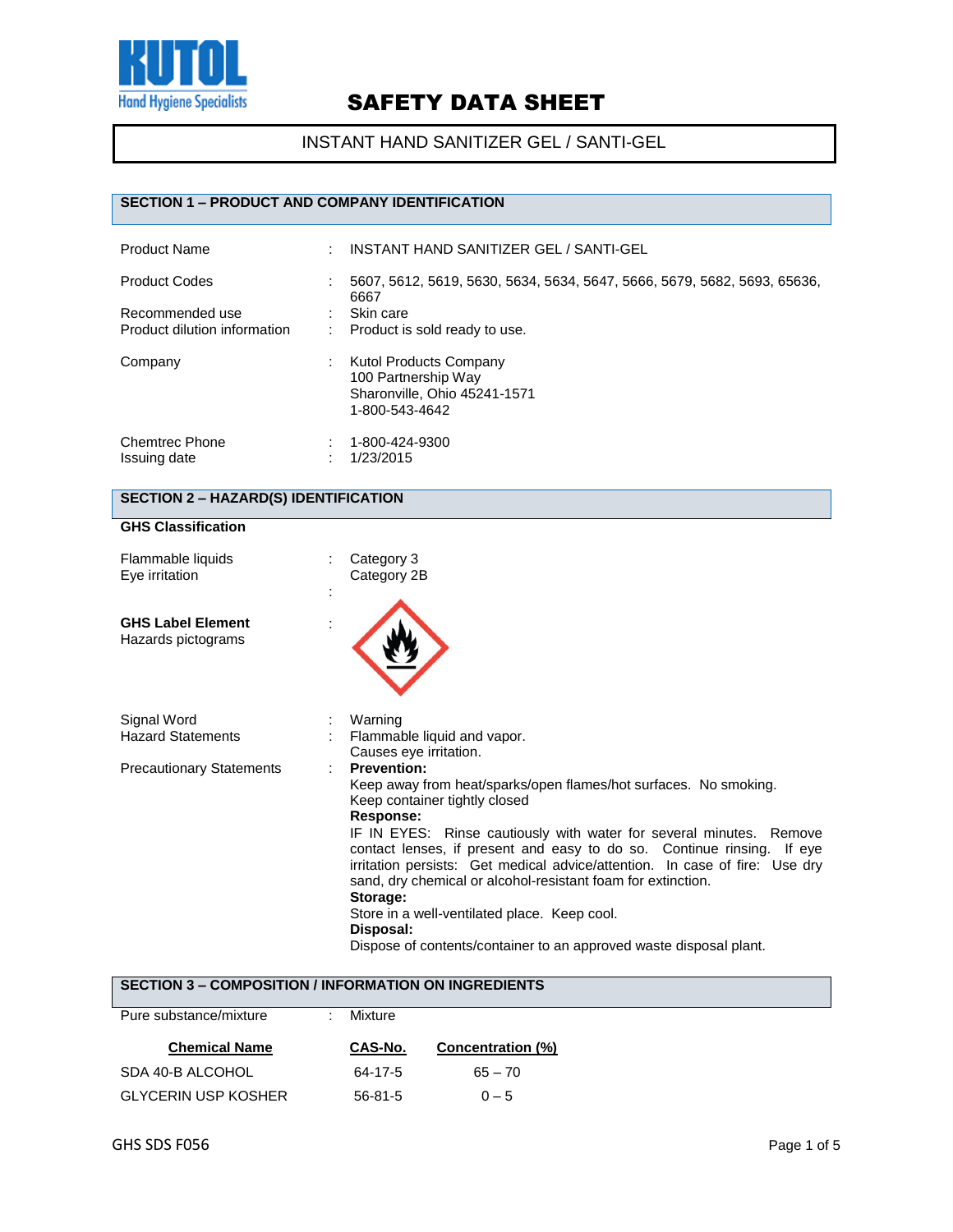

### INSTANT HAND SANITIZER GEL / SANTI-GEL

| TRIETHANOLAMINE 99% NF | 102-71-6      | $0 - 5$ |
|------------------------|---------------|---------|
| PROPYLENE GLYCOL USP   | $57 - 55 - 6$ | $0 - 5$ |
| ISOPROPYL MYRISTATE NF | 110-27-0      | $0 - 5$ |

| <b>SECTION 4 - FIRST AID MEASURES</b>             |                                                                                                                                                                                     |
|---------------------------------------------------|-------------------------------------------------------------------------------------------------------------------------------------------------------------------------------------|
| In case of eye contact                            | Flush eyes under eyelids with plenty of cool water for at least 15 minutes. If<br>irritation persists, seek medical/advice attention.                                               |
| In case of skin contact                           | If irritation persists, wash with water.                                                                                                                                            |
| If ingested                                       | Contact a physician or Poison Control Center immediately. Do not induce<br>vomiting never give anything by mouth to an unconscious person.                                          |
| If inhaled                                        | Get medical attention if symptoms occur.                                                                                                                                            |
| Protection of first-aiders                        | No special precautions are necessary.                                                                                                                                               |
| Notes to physicians                               | Treat symptomatically.                                                                                                                                                              |
|                                                   |                                                                                                                                                                                     |
| <b>SECTION 5 - FIRE-FIGHTING MEASURES</b>         |                                                                                                                                                                                     |
| Suitable extinguishing media                      | $\mathbb{R}^{\mathbb{Z}}$<br>Use extinguishing measures that are appropriate to local circumstances and<br>the surrounding environment.                                             |
| Unsuitable extinguishing<br>media                 | None known.                                                                                                                                                                         |
| Specific hazards during<br>firefighting           | No flammable or combustible.                                                                                                                                                        |
| Hazardous combustions<br>products                 | Carbon oxides                                                                                                                                                                       |
| Special protective equipment<br>for fire-fighters | Use personal protective equipment.                                                                                                                                                  |
| Specific extinguishing<br>methods                 | Fire residues and contaminated fire extinguishing water must be disposed of<br>in accordance with local regulations. In the event of fire and/or explosion do<br>not breathe fumes. |

| <b>SECTION 6 – ACCIDENTAL RELEASE MEASURES</b> |  |                                                                                               |  |  |  |
|------------------------------------------------|--|-----------------------------------------------------------------------------------------------|--|--|--|
| Personal precautions                           |  | No special measures required.                                                                 |  |  |  |
| Environmental precautions                      |  | Avoid contact of large amounts of spilled material runoff with soil and<br>surface waterways. |  |  |  |
| Methods of cleaning up                         |  | Absorb with inert material. Use a water rinse for final clean-up.                             |  |  |  |

## **SECTION 7 – HANDLING AND STORAGE**

| Handling | : Wash hands after handling.                                    |
|----------|-----------------------------------------------------------------|
| Storage  | : Keep out of reach of children. Keep container tightly closed. |
|          | Store between 32 to 122 degrees F.                              |

#### **SECTION 8 – EXPOSURE CONTROLS / PERSONAL PROTECTION**

Ingredients with workplace control parameters.

|                    |         | Form of         | Permissible          |              |
|--------------------|---------|-----------------|----------------------|--------------|
| <b>Ingredients</b> | CAS-No. | <b>Exposure</b> | <b>Concentration</b> | <b>Basis</b> |
| SDA 40-B ALCOHOL   | 64-17-5 | STEL            | $1000$ ppm           | ACGIH        |
| SDA 40-B ALCOHOL   | 64-17-5 | PEL             | 1900 mg/m3           | OSHA         |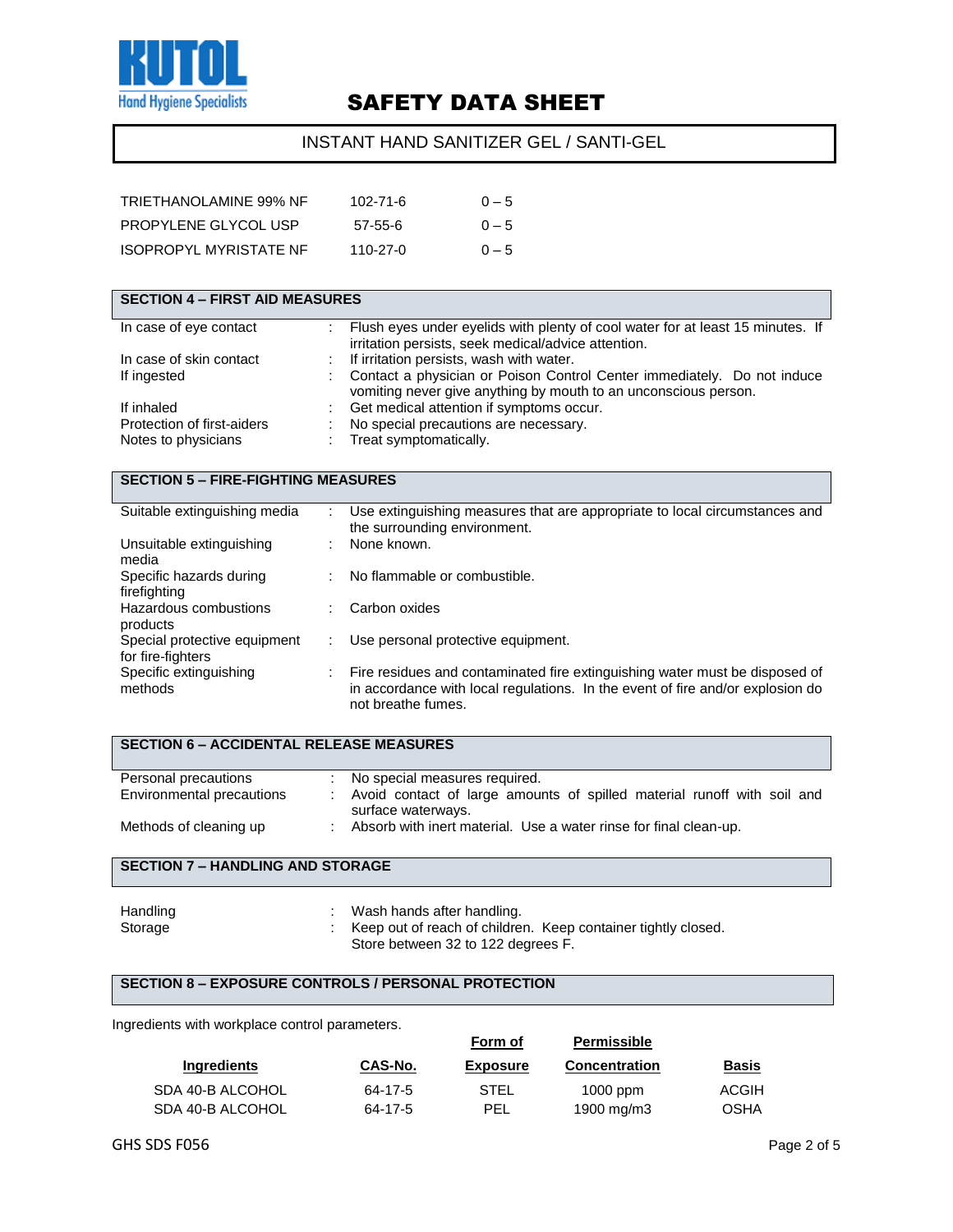

### INSTANT HAND SANITIZER GEL / SANTI-GEL

| <b>TRIETHANOLAMINE</b><br>PROPYLENE GLYCOL USP |        | 102-71-6<br>$57 - 55 - 6$ | TWA<br>WEEL | $5 \text{ mg/m}$<br>$10 \text{ mg/m}$ 3                                                                                                                                                                                      | ACGIH<br><b>NIOSH</b>                                                        |
|------------------------------------------------|--------|---------------------------|-------------|------------------------------------------------------------------------------------------------------------------------------------------------------------------------------------------------------------------------------|------------------------------------------------------------------------------|
| Engineering measures<br>Personal protection    |        | airborne contamination.   |             |                                                                                                                                                                                                                              | Good general ventilation should be sufficient to control workers exposure to |
| Eyes<br>Hands<br><b>Skin</b><br>Respiratory    | ٠<br>٠ |                           |             | Eye protection should be used when splashing may occur.<br>No protective equipment is needed under normal use.<br>No protective equipment is needed under normal use.<br>No protective equipment is needed under normal use. |                                                                              |

#### **SECTION 9 – PHYSICAL AND CHEMICAL PROPERTIES**

Appearance: Clear gel **Exercise Server Clear and Clear Appearance: Clear gel Clear Clear Clear Clear Clear Clear**<br>
Upper/lower flammability limits: N/A<br>
Upper/lower flammability limits: N/A Odor Threshold: No data available Vapor density: N/A ph: 7.5 typical **Phenomical Relative density:** No data available.<br>
Melting point/freezing point: N/A Solubility (ies): No data available. Melting point/freezing point: N/A Solubility (ies): No data available.<br>
Initial boiling and boiling range: N/A Partition coefficient: n-octanol/wat Flammability (solid, gas): No data available

Vapor pressure: N/A Initial boiling and boiling range: N/A Partition coefficient: n-octanol/water: No data available.<br>Flash point: N/A Auto ignition temperature: N/A Auto ignition temperature: N/A Evaporation rate: <1 Decomposition temperature: No data available.<br>Flammability (solid, gas): No data available Viscosity: 70,000 CPS @ 77 F; 25 C

### **SECTION 10 – STABILITY AND REACTIVITY**

| Stability<br>Possibility of hazardous<br>reactions | t. | The product is stable under normal conditions.<br>No dangerous reaction is known under conditions of normal use. |
|----------------------------------------------------|----|------------------------------------------------------------------------------------------------------------------|
| Conditions to avoid                                |    | None known.                                                                                                      |
| Incompatible materials                             |    | None known.                                                                                                      |
| Hazardous decomposition<br>products                |    | : Carbon oxides                                                                                                  |

#### **SECTION 11 – TOXICOLOGICAL INFORMATION**

| Information on likely routines<br>of exposure | ÷. | Inhalation, eye contact, skin contact.                        |
|-----------------------------------------------|----|---------------------------------------------------------------|
| <b>Potential Health Effects</b>               |    |                                                               |
| Eves                                          |    | Cause of irritation.                                          |
| <b>Skin</b>                                   |    | : Health injuries are not known or expected under normal use. |
| Ingestion                                     |    | : Health injuries are not known or expected under normal use. |
| Inhalation                                    |    | : Health injuries are not known or expected under normal use. |

#### Chronic exposure : Health injuries are not known or expected under normal use.

#### **Experience with Human Exposure**

| Eye contact  | Redness, irritation.           |
|--------------|--------------------------------|
| Skin contact | No symptoms known or expected. |
| Ingestion    | No symptoms known or expected. |
| Inhalation   | No symptoms known or expected. |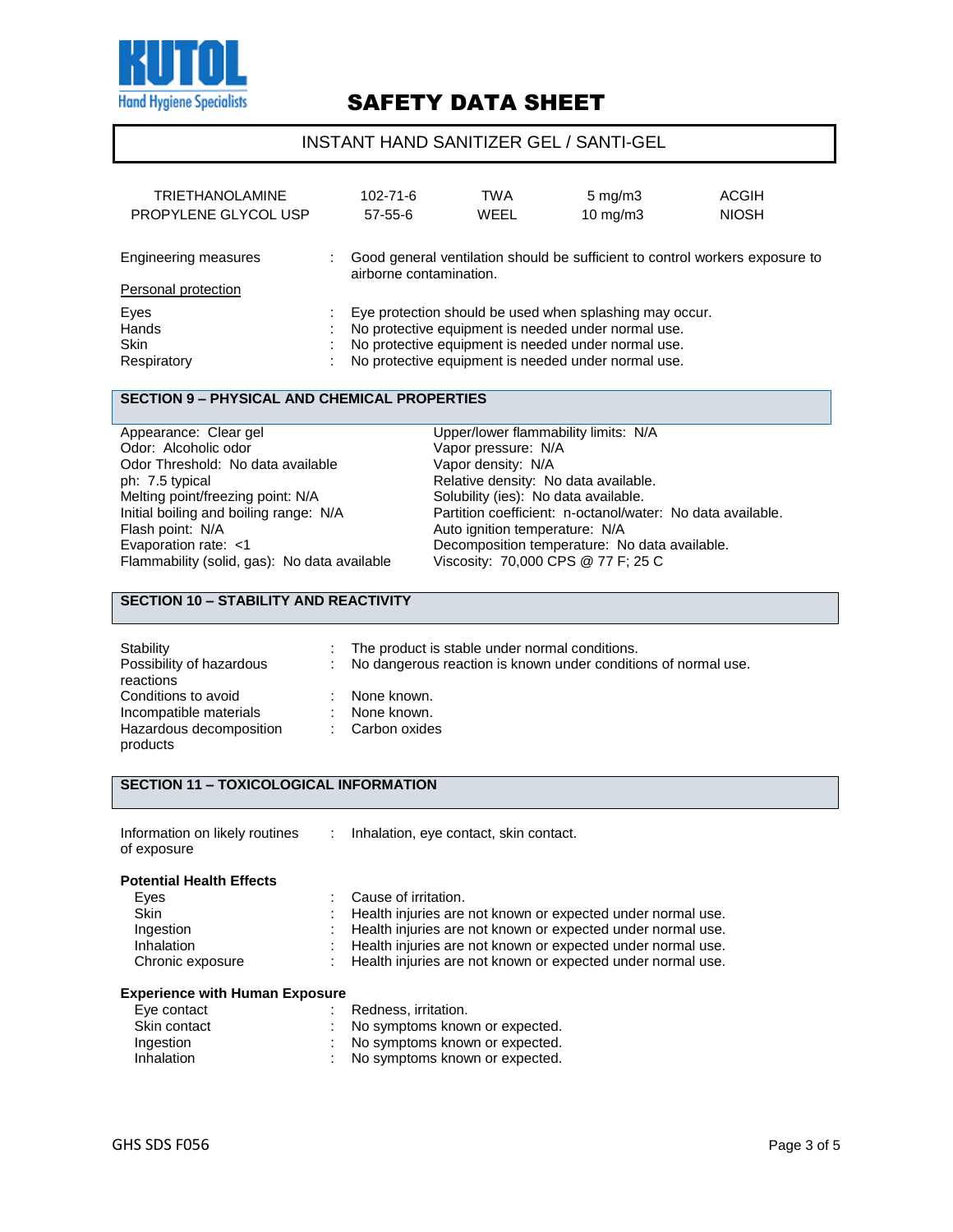

### INSTANT HAND SANITIZER GEL / SANTI-GEL

| <b>Toxicity</b>                            |                                                                                                                                                                 |  |  |  |
|--------------------------------------------|-----------------------------------------------------------------------------------------------------------------------------------------------------------------|--|--|--|
| Acute oral toxicity                        | $\therefore$ Acute toxicity estimate: $>5,000$ mg/kg                                                                                                            |  |  |  |
| Acute inhalation toxicity                  | No data available                                                                                                                                               |  |  |  |
| Acute dermal toxicity                      | : Acute toxicity estimate: $>5,000$ mg/kg                                                                                                                       |  |  |  |
| Skin corrosion/irritation                  | : No data available                                                                                                                                             |  |  |  |
| Serious eye damage/eye<br>irritation       | Mild eye irritation.                                                                                                                                            |  |  |  |
| Respiratory or skin                        | : No data available.                                                                                                                                            |  |  |  |
| sensitization                              |                                                                                                                                                                 |  |  |  |
| Carcinogenicity                            |                                                                                                                                                                 |  |  |  |
| IARC                                       | No component of this product present at levels greater than or equal to 0.1%<br>is identified as a probable, possible or confirmed human carcinogen by<br>IARC. |  |  |  |
| <b>OSHA</b>                                | No ingredient of this product presents at levels greater than or equal to 0.1%<br>is identified as a carcinogen or potential carcinogen by OSHA.                |  |  |  |
| <b>NTP</b>                                 | No ingredient of this product present at levels greater than or equal to 0.1%<br>is identified as a known or anticipated carcinogen by NTP.                     |  |  |  |
| <b>SECTION 12 - ECOLOGICAL INFORMATION</b> |                                                                                                                                                                 |  |  |  |

| <b>Ecological Tests</b>                     |  | Data is not available.                                                                                                                                                                                                                                    |  |  |
|---------------------------------------------|--|-----------------------------------------------------------------------------------------------------------------------------------------------------------------------------------------------------------------------------------------------------------|--|--|
| Environmental Impact                        |  | The product ingredients are expected to be safe for the environment at the<br>concentrations predicted under normal use and accidental spill scenarios.<br>Packaging components are compatible with the conventional solid waste<br>management practices. |  |  |
| <b>SECTION 13 - DISPOSAL CONSIDERATIONS</b> |  |                                                                                                                                                                                                                                                           |  |  |
| Disposal methods                            |  | The product should not be allowed to enter drains, water courses or the soil.<br>When possible recycling is preferred to disposal or incineration. If recycling<br>is not practicable, dispose of in compliance with local regulations. Dispose           |  |  |

of wastes in an approved waste disposal facility. Disposal considerations : Dispose of as unused product. Empty containers should be taken to an approved waste handling site for recycling or disposal. Do not reuse empty containers.

## **SECTION 14 – TRANSPORT INFORMATION**

Certain shipping modes or package sizes may have exceptions from the transport regulations. The classification provided may not reflect those exceptions and may not apply to all shipping modes or package sizes. The shipper / consignor / sender are responsible to ensure that the packaging, labeling, and markings are in compliance with the selected mode of transport.

| <b>Shipment</b> | <b>Identification Number</b> | <b>Proper Shipping Name</b> | <b>Hazardous</b><br><b>Classification</b> | <b>Packaging Group</b> |
|-----------------|------------------------------|-----------------------------|-------------------------------------------|------------------------|
| US DOT          | Not dangerous goods          | N/A                         | N/A                                       | None                   |
| IATA (Air)      | Not dangerous goods          | N/A                         | N/A                                       | None                   |
| IMDG (Vessel)   | Not dangerous goods          | N/A                         | N/A                                       | None                   |